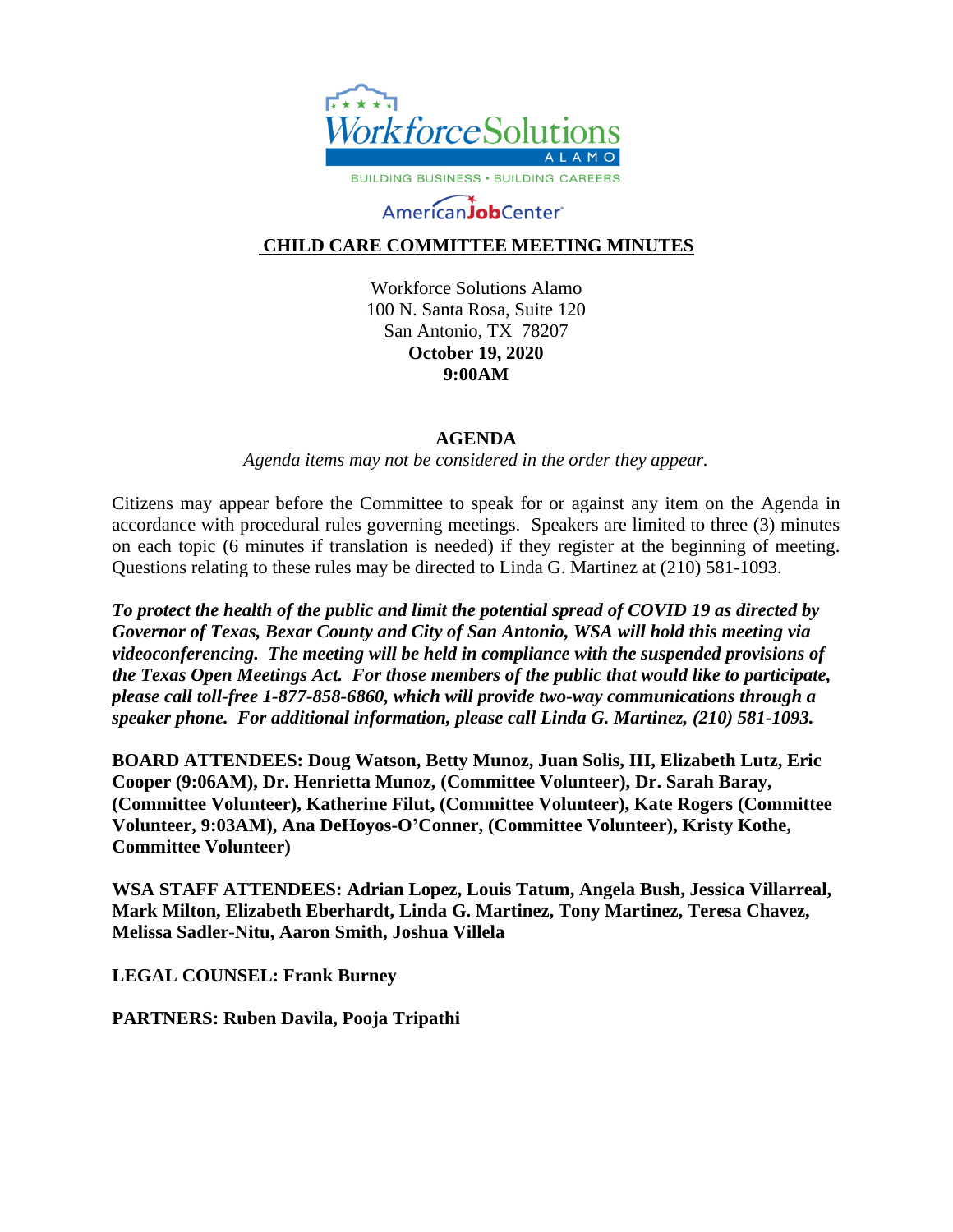- I. CALL TO ORDER AND QUORUM DETERMINATION Presenter: Doug Watson, Chair **Meeting began at 9:00AM**
- II. ROLL CALL Presenter: Doug Watson, Chair
- III. PUBLIC COMMENT Presenter: Doug Watson, Chair **No public comment**
- IV. DECLARATIONS OF CONFLICT OF INTEREST Presenter: Doug Watson, Chair **Mr. Doug Watson declared Conflict of Interest and will abstain from voting on agenda items VII. A, B, and E**

DISCUSSION AND POSSIBLE ACTION ON MINUTES OF SEPT. 22, 2020 MEETING Presenter: Doug Watson, Chair **Upon motion by Mr. Juan Solis, III and second by Ana DeHoyos-O'Conner, the Committee unanimously approved the minutes for Sept. 22, 2020.**

- V. CHILD CARE GUIDELINES WORKING PAPER (DISCUSSION AND POSSIBLE ACTION) Presenter: Doug Watson, Chair - Discussion and review of Child Care Guidelines working paper **Upon motion by Mr. Juan Solis, III and second by Dr. Henrietta Munoz, the Committee unanimously approved the Child Care Guidelines.**
- VI. UPDATES: CHILD CARE (DISCUSSION AND POSSIBLE ACTION) Presenter: Tony Martinez, Child Care Manager
	- o TRS Stipend
		- o WSA is concerned about losing capacity at TRS providers and consequently limiting access to quality childcare. WSA is requesting consideration and approval for stipends to TRS providers and CCS providers working towards TRS certification. Stipends will be distributed based on need and recommendations from the Child Care Committee.
		- o WSA staff recommends consideration and approval of stipends to TRS providers and providers working towards TRS. Stipends will be issued based on need, CCS enrollments, and any other criteria determined by the Child Care Committee

Workforce Solutions Alamo is an equal opportunity employer/program. Persons with disabilities who plan to attend this meeting and who may need auxiliary aids, services, or special accommodations should contact Linda G. Martinez at (210) 272-3250 so that appropriate arrangements can be made. Relay Texas: 1-800-735-2969 (TDD) or 711 (Voice).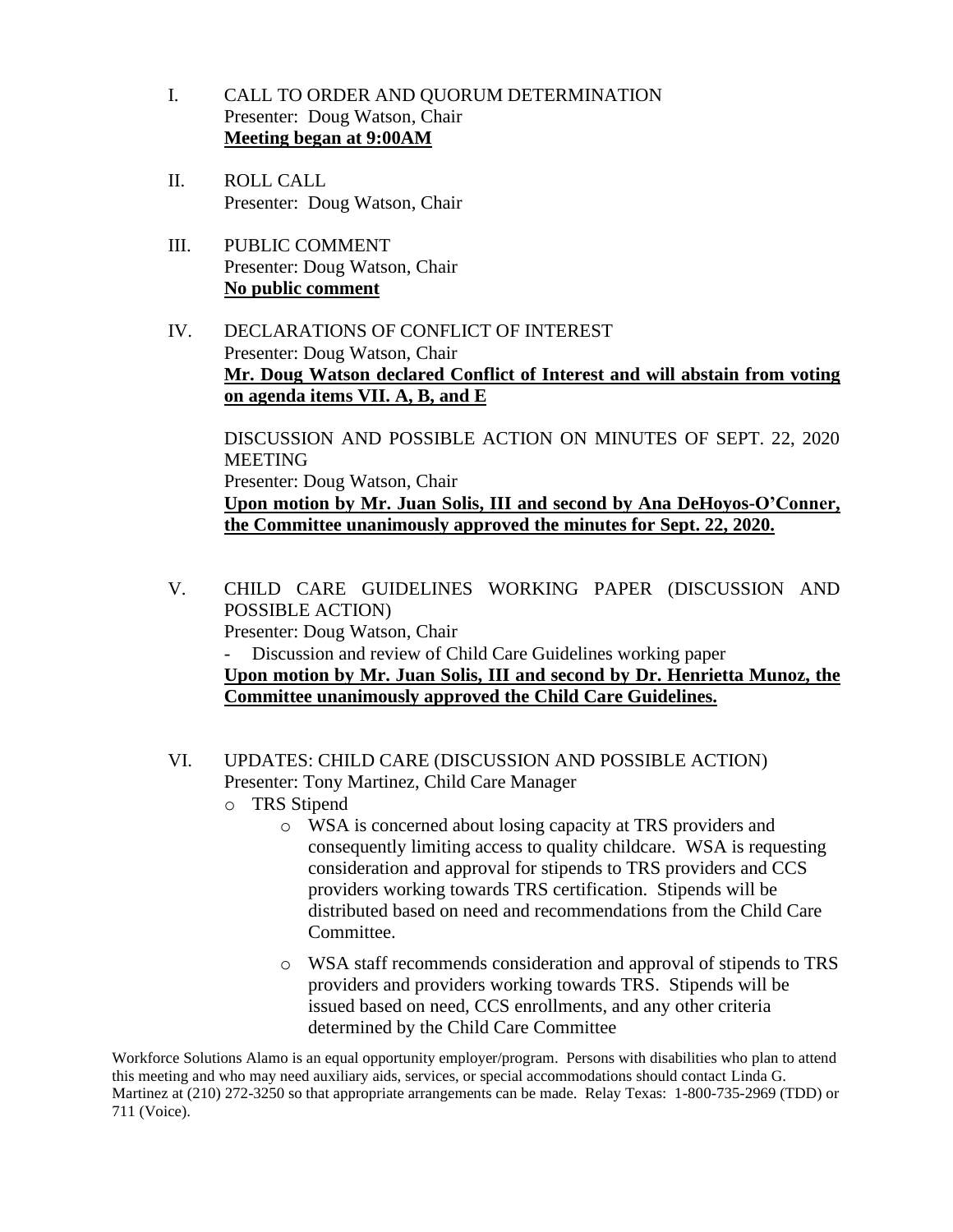- o WSA can invest \$258,000 for TRS supports. These funds need to be expended by December 30, 2020.
- o Mr. Solis asked: What is it thinking in terms of the criteria of who is eligible and how will we determine?
- o Mr. Tony Martinez: I propose the level of grant we would give, be based off of the number of children enrolled and how much debt they have, but of course, I'll leave that to the community to decide.
- o Mr. Solis asked: Are you going to give some to everybody? Are you going to provide funding to the top providers? How is staff proposing to this committee, how to contribute to providers? How should we be spending this money?
- o Mr. Solis recommendation is to have all calculations prepared for committee to review/proceed with approvals. What will the distribution of \$250K be?
- o WSA must inform the State how funding will be expensed by December 30, 2020.
- o This is not money that will be used as an incentive but money that was left over, reserved for providers.
- o Mr. Doug Watson: WSA needs to notify the State by October 30, how we are going to use the money. Is the Committee in agreement that we will use the money to help centers that are struggling economically?
- o Committee is requesting WSA staff to prepare formula/calculations which will determine how money will be distributed to providers, taking into consideration all comments and recommendations given by Committee.

### **Upon motion by Mr. Eric Cooper and second by Dr. Sarah Baray, the Committee unanimously approved to use \$258k to assist providers who are struggling financially during the COVID-19 pandemic. Mr. Doug Watson, Ana DeHoyos O'Conner & Betty Munoz abstained.**

- o Provider Reimbursement Rates Policy
	- o On October 6, 2020, the Texas Workforce Commission's (TWC) three-member Commission took action to increase reimbursement rates based on the 2020 Market Rate Survey.
	- o WSA is requesting approval for the updated provider reimbursement rate policy, CCMS 13, C4, which includes the updated reimbursement rates.
	- o TWC made the following adjustments to provider max reimbursement rates statewide:
		- o Non-Texas Rising Star (TRS) provider rates were set at the 30th percentile.
		- $\overline{C}$  TRS 4-star providers were set at the 75<sup>th</sup> percentile.
		- $\circ$  TRS 3-star providers were set at 90<sup>th</sup> percent of the local 4-star rate.
		- $\circ$  TRS 2-star providers at 90<sup>th</sup> percent of the local 3-star rate.
		- o No adjustments were made to relative childcare providers.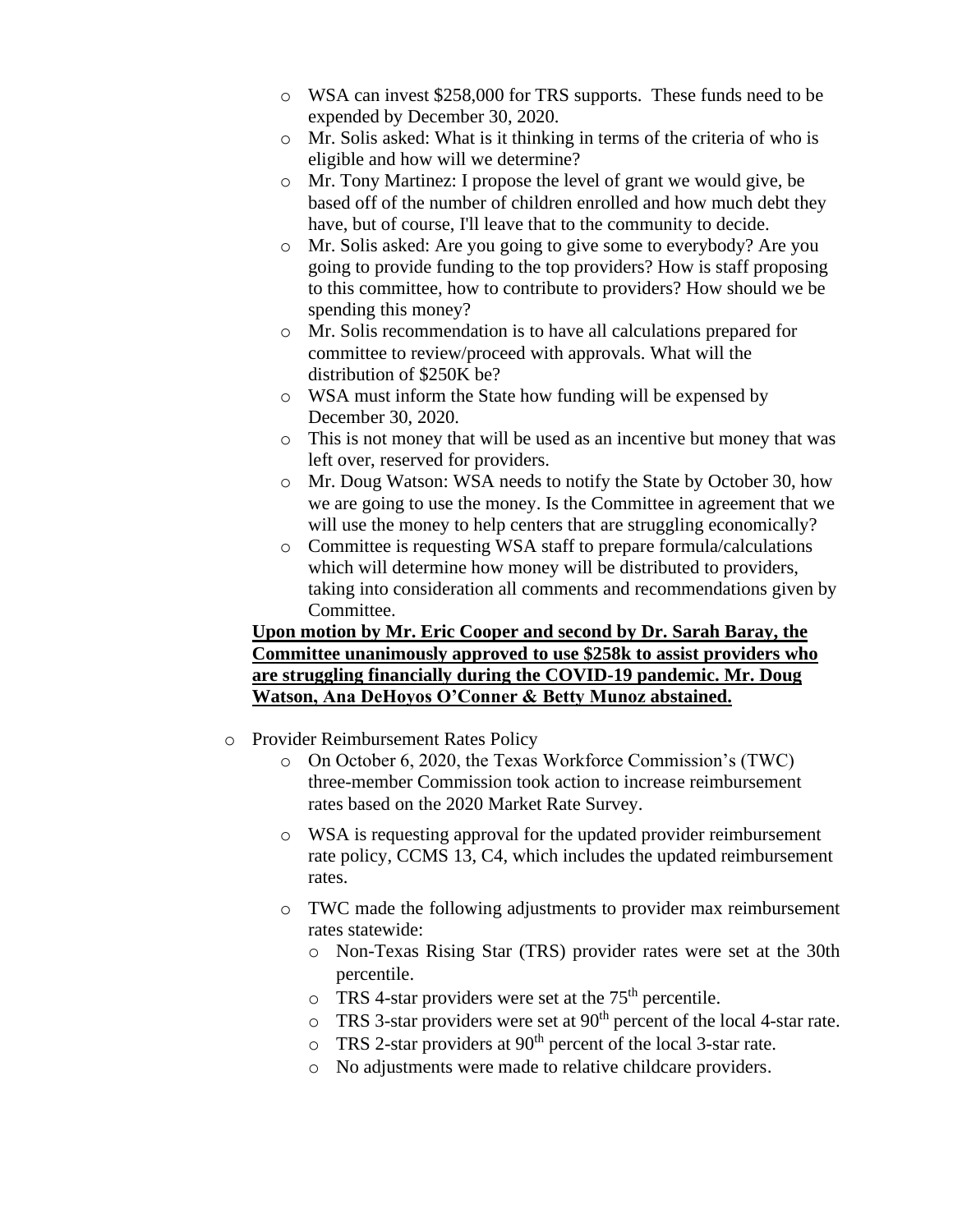o This change makes our rates more consistent with the local market and subsequently more appealing to become a CCS or TRS provider. Board staff recommends approving these rates because it aligns with our goal of increasing the number of CCS and TRS providers in our region.

## **Upon motion by Mr. Juan Solis, III and second by Eric Cooper, the Committee unanimously approved the Provider Reimbursement Rates Policy. Mr. Doug Watson abstained.**

- o CCS and TRS Update
	- CHANGES:
	- o TWC increase reimbursement rates
	- o New Performance Target 9,544
	- o Old Performance Target 10,469
	- o Current enrollment 9,040
	- o Open Intake
	- o TRS Assessors resumed licensing deficiencies screenings

PROPOSED CHANGES:

- o Pre-Star" requirement
- o 15 or less High or Medium-High deficiencies, one Severe
- o 5-year timeline
- o Standardized Mentor and Assessor Training/Certification
- o Require TRS providers to use Workforce Registry (TECPDS)
- o Contracted Slots
- o TRS CCR deficiencies
- o Discount for part-time only
- o Open for public comment November 23, 2020
- o Dr. Sarah Baray recommended WSA be at the front line and figure out how to conduct contracted slots given all the centers with debt. And the struggle that we see with them in our shared services alliance. I think contracted slots if we do it right, is a way to help businesses, be more viable and I really would like to encourage staff to begin to think about that and have something they could bring forward to this committee once these are passed.
- o Mr. Solis stated: My expectation from staff would be at least have some sort of analysis preliminarily as best about all these proposed changes. Not just leaving it up to the providers to be able to provide their input.
- o BCY21 Child Care Quality Initiatives Plan
	- o WSA is providing an update on the draft Program Year (PY) 21 CCQ Initiatives Plan, which includes October 1, 2020 – September 30, 2021. WSA is sharing the plan with the Child Care Committee for strategic input as we enter unchartered territory due to the COVID-19 pandemic.

Workforce Solutions Alamo is an equal opportunity employer/program. Persons with disabilities who plan to attend this meeting and who may need auxiliary aids, services, or special accommodations should contact Linda G. Martinez at (210) 272-3250 so that appropriate arrangements can be made. Relay Texas: 1-800-735-2969 (TDD) or 711 (Voice).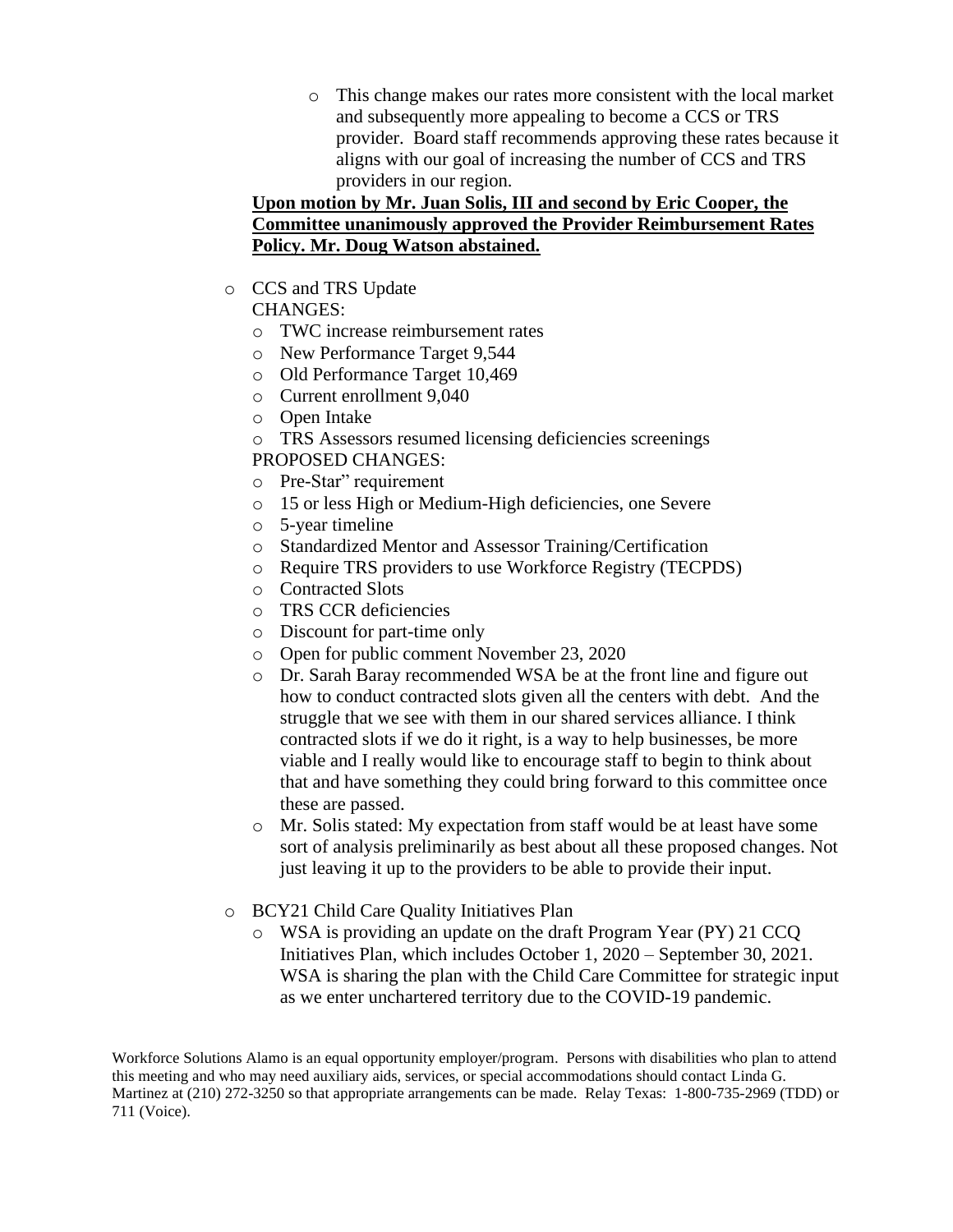- o WSA is required to submit a 12-month plan to TWC on October 30, 2020. WSA can change the plan as priorities change and will monitor expenditures accordingly. WSA will also provide an update on the Dream Proposals quality initiative.
- o Quality initiatives are designed to improve the quality and availability of childcare providers in our region. WSA is committed to building and maintaining quality in our 13-county region with these funds.
- o Due to the uncertainty of COVID-19, WSA plans to spend a considerable amount of funds on sustaining providers. WSA used surveys and input received at TRS/CCS roundtable discussions to develop and prioritize quality initiatives
- o Ms. Ana DeHoyos-O'Conner recommended for Teresa Chavez to show Committee how they are mentoring but also creating pathways.
- o Mr. Juan Solis recommended creating workshops to assist business owners understand the debt and how to run a business.
- o Mr. Tony Martinez: There is a TRS grant, Business Accelerator
- o Ms. Kate Rogers asked: How are we tracking how many of the staff members are getting their CDA maintaining, their CDA pursuing an Associate's degree. And or going on, even above and associates to a 4-year degree. So how are we keeping up with that data so that we know we're making progress every year?
- o Ms. Teresa Chavez replied: We are constantly looking at that data and seeing where we have room to grow or many times when we have facilities that are lacking in certain areas where we're having to encourage and look at and see how we can support those staff to get credentials.
- o Mr. Doug Watson requested for data to be compile and sent to the Committee.
- o Dr. Sarah Baray asked via chat: Do we have a dashboard for providers in WSA?
- o Mr. Tiny Martinez replied: No, we do not.

**Upon motion by Mr. Juan Solis, III and second by Mr. Eric Cooper, the Committee unanimously approved the Child Care Quality (CCQ) Initiatives Plan. Mr. Doug Watson and Ana DeHoyos-O'Conner abstained.** 

- o Child Care Quality Contract
	- o Texas Rising Star (TRS) is TWC's quality rating system for Child Care Services (CCS) providers. WSA currently has two separate Contractors for TRS service delivery.
	- o The CCQ Contract includes the TRS mentors and quality initiatives for CCS providers.
- o TRS Mentors recruit and mentor coaches to increase the number of TRS providers and the level of quality for TRS providers.
- o The CCQ contractor is also responsible for quality initiatives for TRS providers and CCS providers working towards TRS.
- o Contract includes 11 staff, including 7 Mentors.
	- o The TRS Assessor Contract includes TRS Assessors only.
- o TRS Assessors conduct TRS assessments, recertifications, and star level assessments for TRS providers.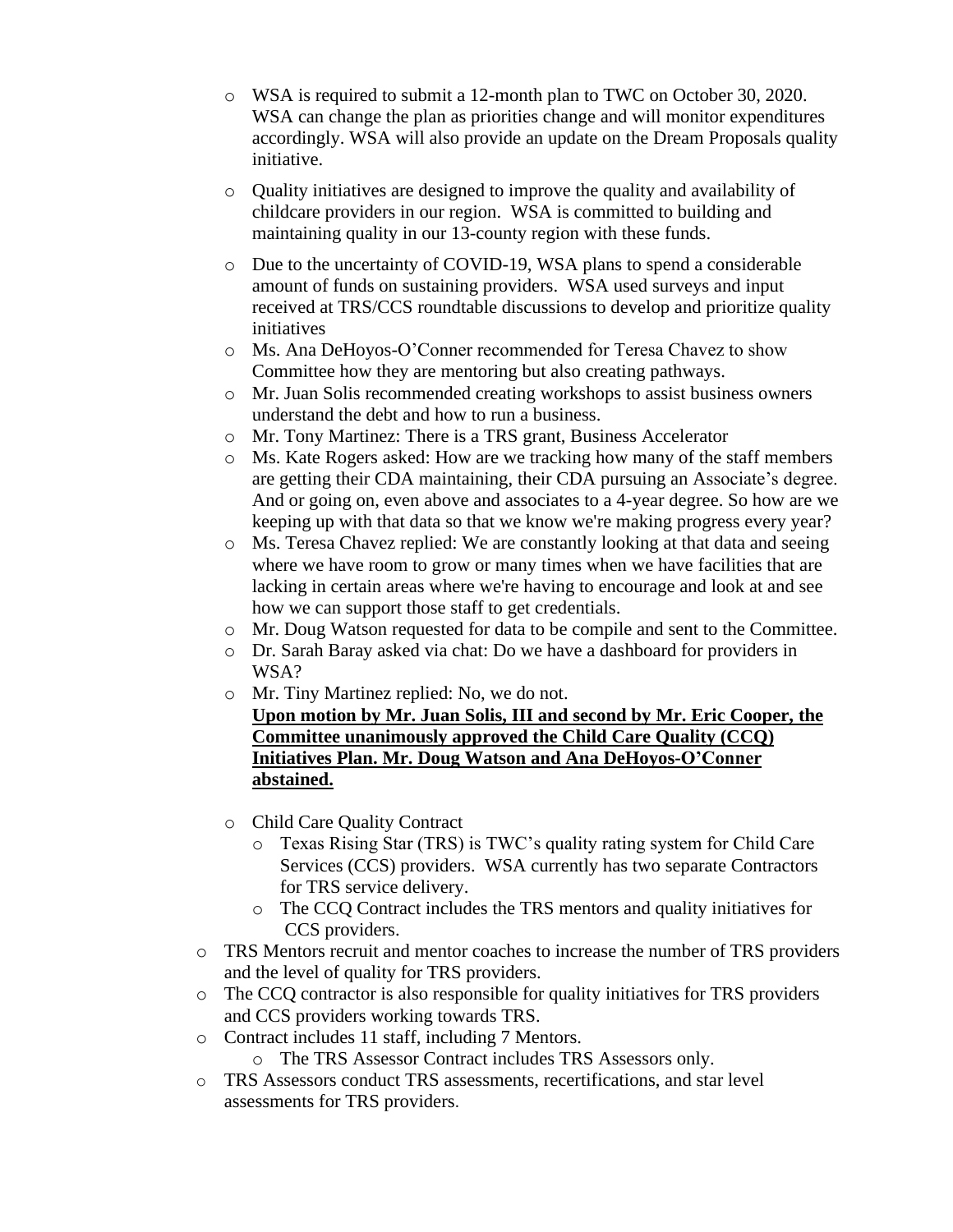- o The TRS Assessor Contract is currently included in the CCS Contract.
- o Contract includes 6 staff, including 4 Assessors.
- o The CCQ and TRS Assessor contracts were extended until December 31, 2020 to allow the Child Care Committee to provide a recommendation on these contracts. WSA is requesting a recommendation on the structure of contracts for TRS service delivery.
- o Dr. Sarah Baray asked: Why is the CCS contract and the quality contract separated?
- o Mr. Doug Watson replied: There were political considerations.
- o Dr. Sarah Baray asked: Is there an opportunity with this to bring the 2 contracts together and to do the at the same time?

## **Upon motion by Mr. Juan Solis, III and second by Dr. Sarah Baray, the Committee unanimously approved the contract be extended for 6 months; also, be added as a standing agenda item for consideration & review. Mr. Doug Watson abstained.**

o Texas Mutual Grant Application

Presented by: Adrian Lopez, CEO

WSA's CEO met with Texas Mutual regarding workforce and childcare challenges associated with COVID-19. Following the meeting, Texas Mutual asked WSA to consider applying for a COVID-19 Relief Grant.

- o Texas Mutual Disaster Relief grant opportunity
- $\circ$  \$75,000
- o TWC and WSA surveys
- o Possible strategies
- o WSA is requesting input from the Child Care Committee regarding the possibility of applying for this grant to help Child Care Services (CCS) providers recover from the ongoing implications of the COVID-19 pandemic.

## **Upon motion by Mr. Eric Cooper and second by Mr. Juan Solis,III, the Committee unanimously approved to apply for the Texas Mutual Grant Relief Opportunity.**

- VII. CEO REPORT
	- Presenter: Adrian Lopez, CEO
	- a) Introduction of the new Child Care Services Director, Jessica Villarreal
- VIII. CHAIR REPORT

Presenter: Doug Watson, Chair

IX. Executive Session: Pursuant to Chapter 551 of the Texas Open Meetings Act, the Committee may recess into Executive Session for discussion on any issue for which there is an exception to the Act as set out in section 551.071 et. seq. including, but not limited to, the following:

Workforce Solutions Alamo is an equal opportunity employer/program. Persons with disabilities who plan to attend this meeting and who may need auxiliary aids, services, or special accommodations should contact Linda G. Martinez at (210) 272-3250 so that appropriate arrangements can be made. Relay Texas: 1-800-735-2969 (TDD) or 711 (Voice).